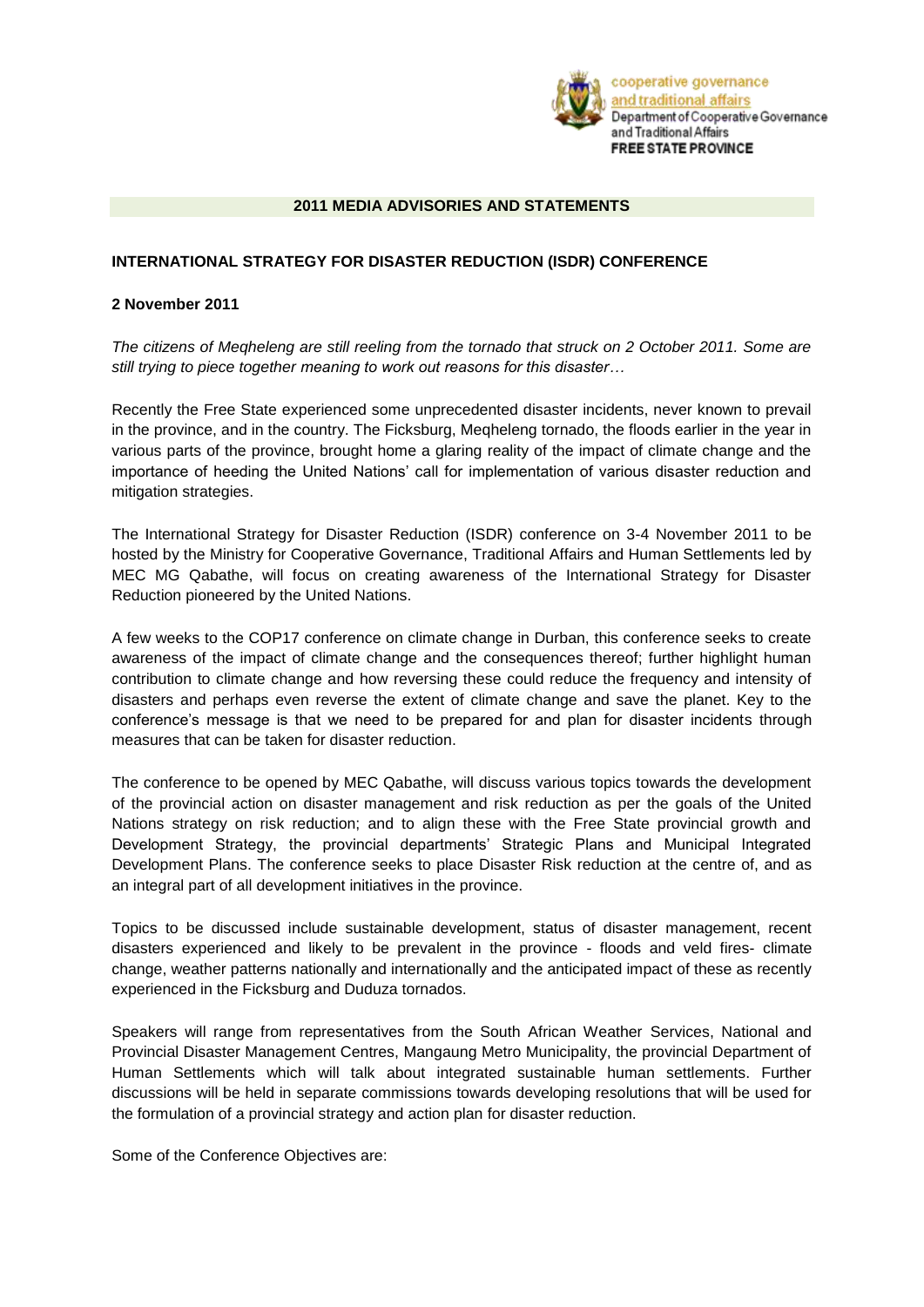- To achieve resilient, sustainable urban and rural communities, with a growing number of local governments that are taking action to reduce the risks associated with disasters.
- To empower local governments with stronger national (and international) policies to invest in risk reduction at local level, as part of urban, rural and regional development plans.
- To raise political profile of risk reduction for local governments, with stronger synergy between local and national (as well as international) policies.
- To support the Hyogo Framework implementation by Local Governments.

Enquiries: Senne Bogatsu Cell: 082 774 1014

#### **The Free State youth at work programme is implemented**

#### **24 June 2011**

The Free State Ministry for Cooperative Governance, Traditional Affairs and Human Settlements will implement the Free State Youth at Work programme aimed at youth empowerment tomorrow, Saturday, 25 June, in Makeleketla, Winburg.

The multipurpose Free State Youth at Work programme aims to meet government's objectives for youth development through various integrated programmes that target training and skills development towards employment. 60 youths have been identified in Winburg for this purpose. These will be trained in construction and given an opportunity to work in some of the construction projects targeted at building houses for the women who participated in the 1956 Women's March against pass laws.

In addition, 50 youth who are in parole will assist with building the houses indicated above. The objective of their inclusion is to give them a chance for reintegration into the community through contribution to the wellbeing of others.

MEC Qabathe aims at creating a conscientious youth that will carry on the spirit of bringing about change, a youth that is socially conscious and makes a difference in the lives of others while getting skills and employment.

As per the programme below, the National Youth Development Agency (NYDA), the Department of Trade And Industry (DTI) and the Free State Department of Social Development will participate in the programme tomorrow towards an integrated approach of government in creating development opportunities for the youth.

Programme

9h30: MEC meets youth for a briefing 10h00: Walk/ drive to the houses to be demolished 10h30: Demolitions of houses and rubble removal 13h00: Community Meeting

- Purpose of the event: Hod Mm Mokoena
- Presentations: National Youth Development Agency (NYDA)
- Free State Social Development youth development
- **Construction Seta**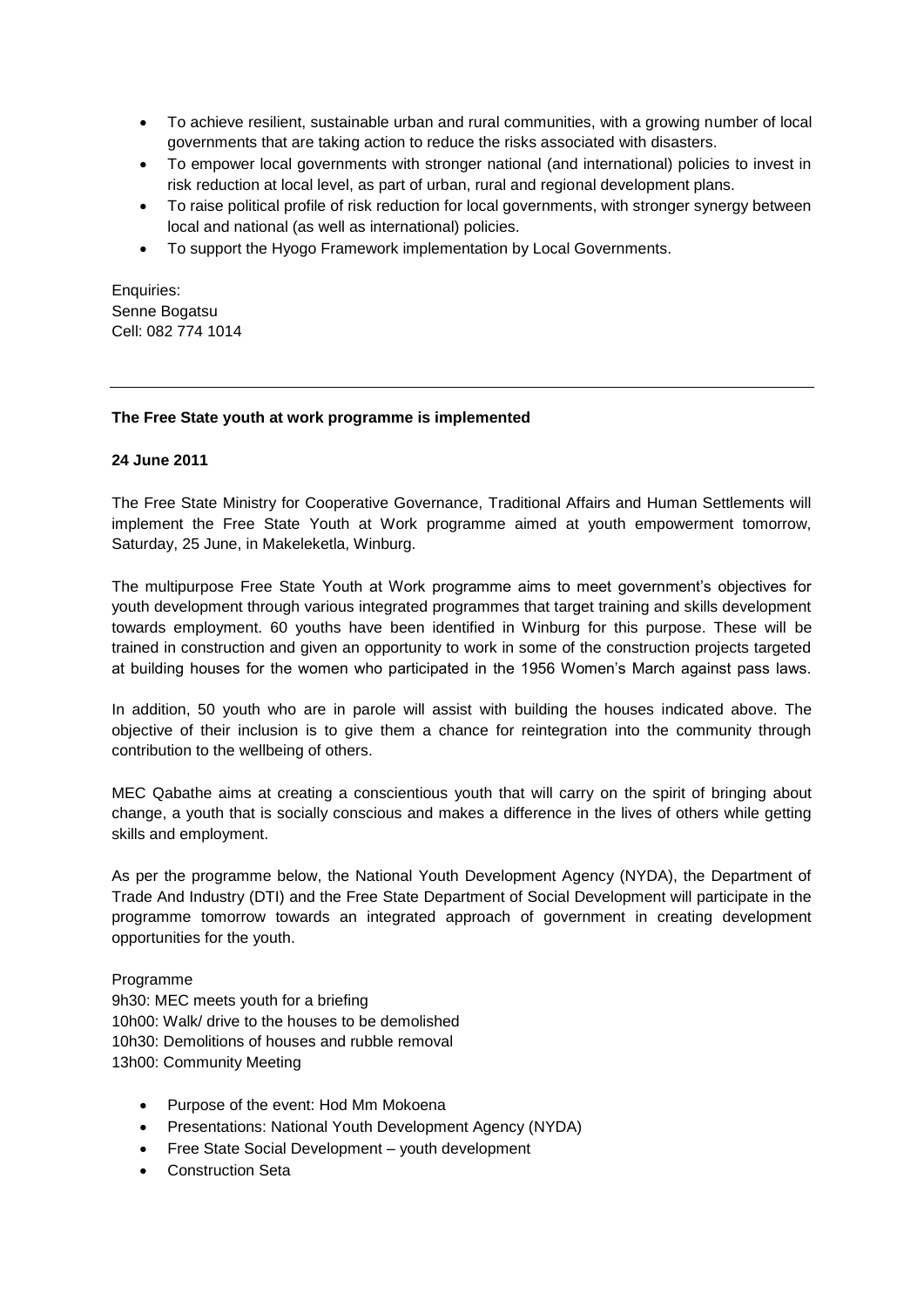- Department of Trade And Industry (DTI)
- Remarks by Makeleketla Youth
- MEC's address

15h00: Youth Celebrations

The next event of a similar purpose will be held in Rouxville as it unfolds throughout the province in a phased manner.

Should you wish to attend the event or arrange for an interview with the MEC or representative, please reply or contact: Senne Bogatsu Cell: 082 774 1014

Those journalists who need transport MUST please indicate so by 12 noon today.

# **ASSESSMENT OF THE STATE OF GOVERNANCE WITHIN THE INSTITUTION OF TRADITIONAL AFFAIRS**

## **7 February 2011**

The Department of Cooperative Governance and Traditional Affairs together with the Department of Traditional Affairs nationally, invite you to a workshop on the assessment of the State of Governance within the Institution of Traditional Affairs to be held at the Golden Gate, Clarence from 8 to 9 February 2011.

## **The focus of the workshop**

Following the establishment of the Department of Traditional Affairs nationally, government has been at work to reconfigure its work to fully support the institution of traditional leadership in order for the institution to carry out its mandate as enshrined in Chapter 12 of the Constitution.

The workshop seeks to solicit views of different primary stakeholders on the functionality of the institution and how it can be best configured to meet the responsibilities placed upon it by government.

The two day workshop will be addressed by the Director-General for Traditional Affairs Dr C Nwaila, who will lay the foundation with a presentation about the Elements of Governance and Traditional Affairs based on the White Paper on Traditional Affairs that outline the role of traditional affairs in governance. The workshop will address five key topic viz.

- Governance and IGR structure
- Provincial House of Traditional Leaders
- Functionality and support of houses
- Participation and cooperation between traditional leadership and municipalities
- Reconstitution and functionality of Traditional Councils

It is envisaged that MEC MG Qabathe will address the gathering.